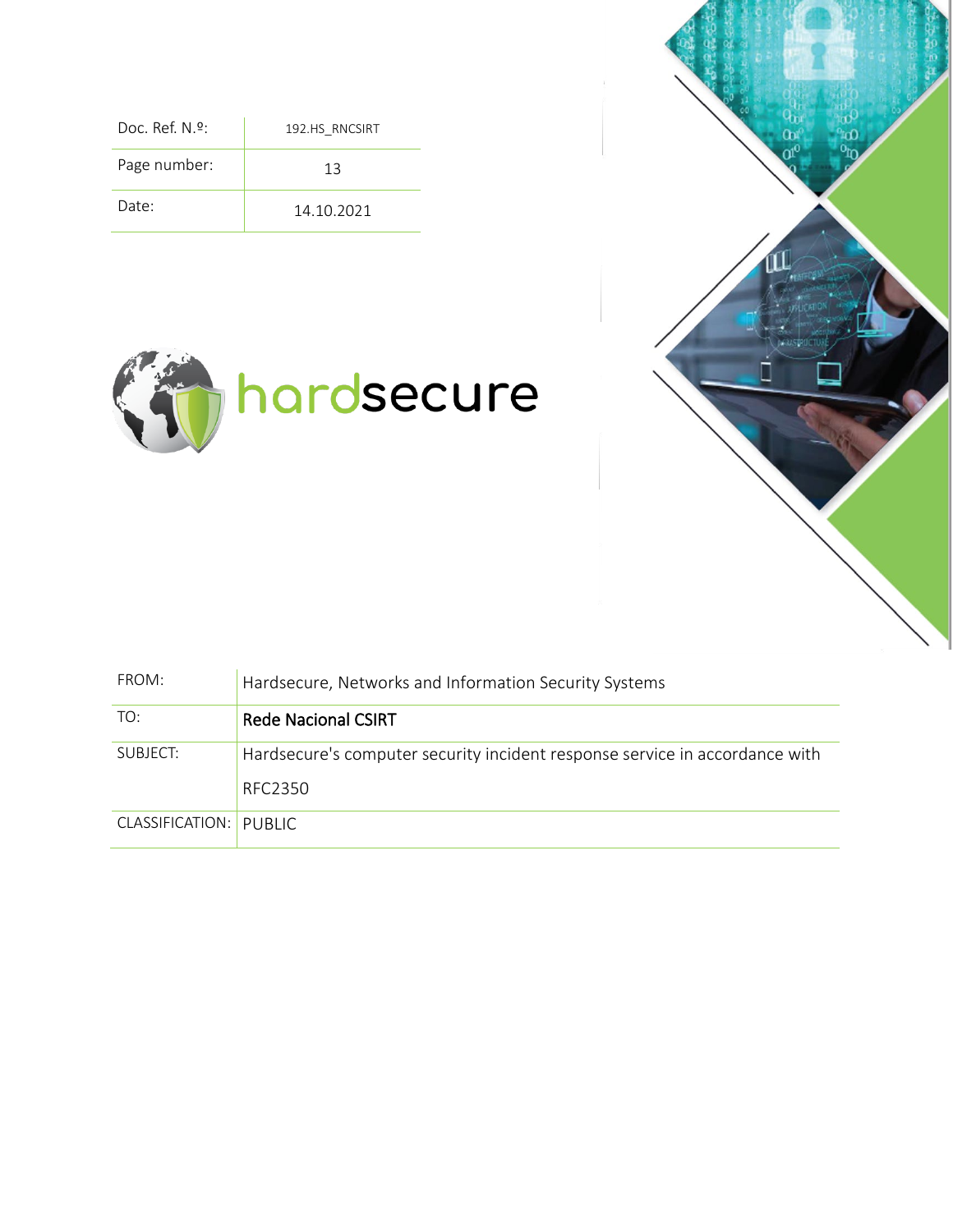



#### Index

| 1.   |       |                     |
|------|-------|---------------------|
| 1.1. |       |                     |
| 1.2. |       |                     |
| 1.3. |       |                     |
| 1.4. |       |                     |
| 2.   |       |                     |
| 2.1. |       |                     |
| 2.2. |       |                     |
| 2.3. |       |                     |
| 2.4. |       |                     |
| 3.   |       |                     |
| 3.1. |       |                     |
| 3.2. |       |                     |
| 3.3. |       |                     |
| 3.4. |       |                     |
| 3.5. |       |                     |
| 3.6. |       |                     |
| 3.7. |       |                     |
| 3.8. |       | Team members<br>. 8 |
| 3.9. |       |                     |
|      | 3.10. |                     |
| 4.   |       |                     |
| 4.1. |       |                     |
| 4.2. |       |                     |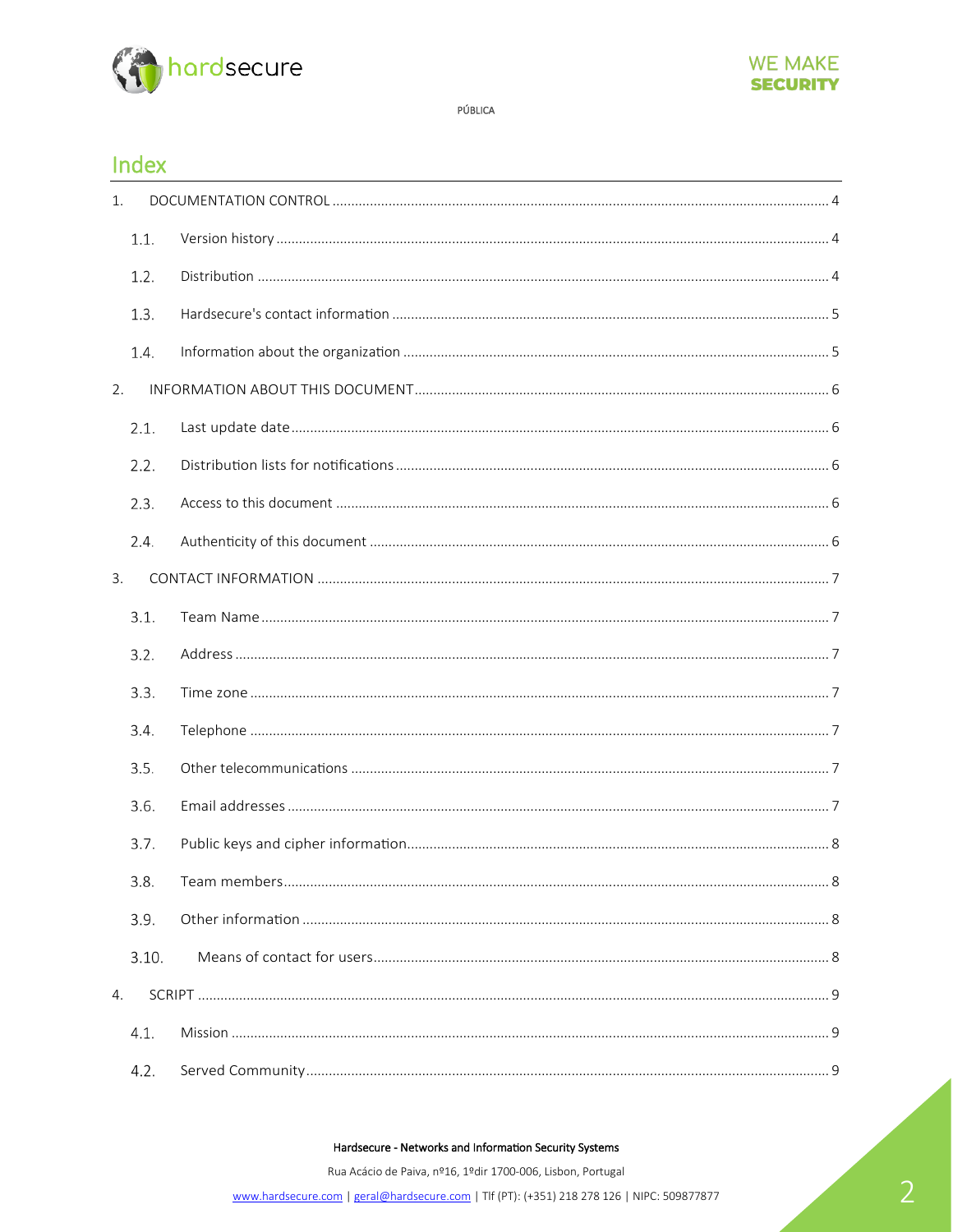



|    | 4.3. |  |
|----|------|--|
|    | 4.4. |  |
| 5. |      |  |
|    | 5.1. |  |
|    | 5.2. |  |
|    | 5.3. |  |
| 6. |      |  |
|    | 6.1. |  |
|    | 6.2. |  |
|    | 6.3. |  |
|    | 6.4. |  |
|    | 6.5. |  |
|    | 6.6. |  |
|    | 6.7. |  |
|    | 6.8. |  |
|    | 6.9. |  |
| 7. |      |  |

Hardsecure - Networks and Information Security Systems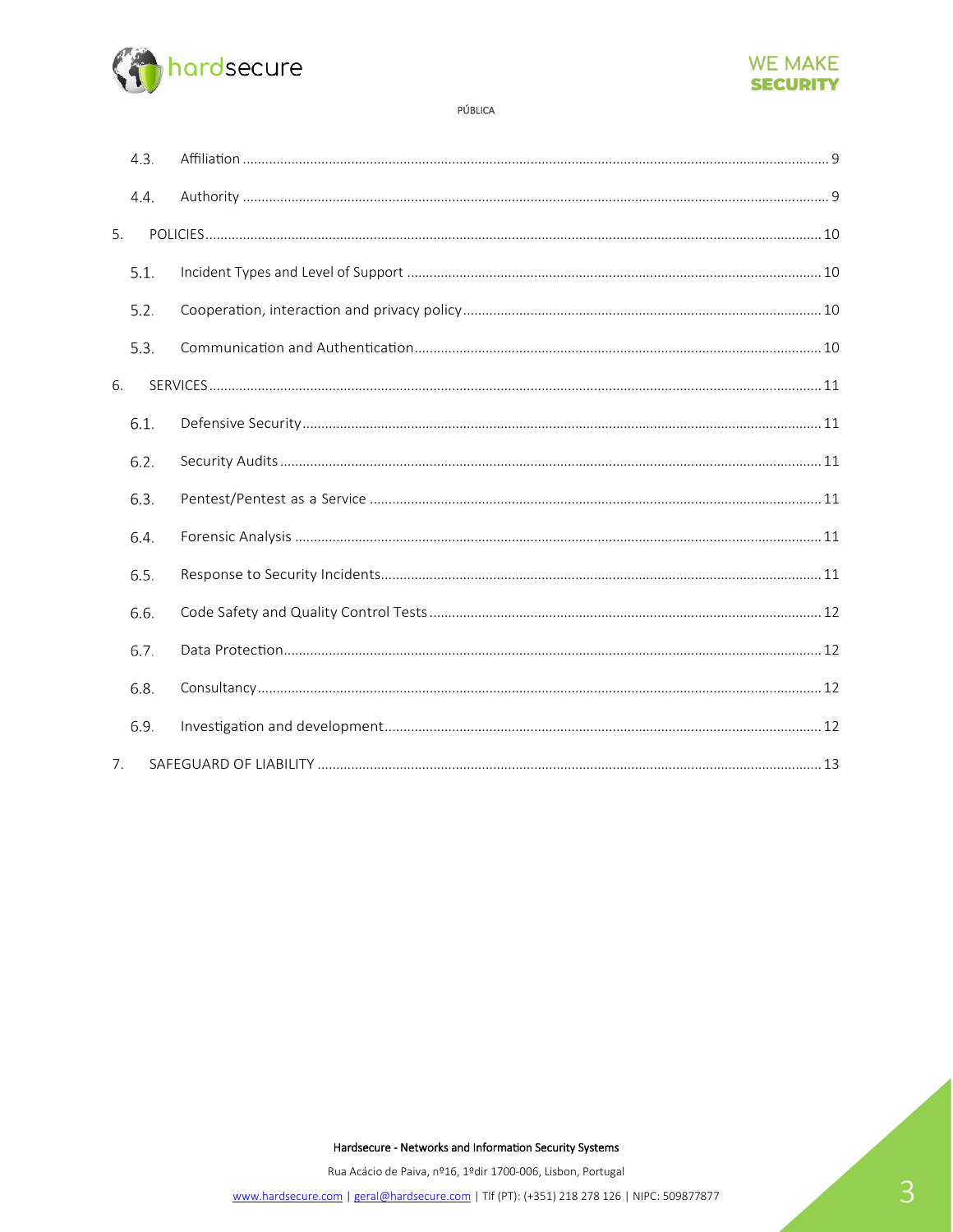

# 1. DOCUMENTATION CONTROL

# 1.1. Version history

| <b>Version</b> | 7 Date | <b>Description</b>         |
|----------------|--------|----------------------------|
| 1.0            |        | $30/11/2020$ First version |

| Version Implemented | Reviewed   | Approved   |
|---------------------|------------|------------|
| 12/10/2021          | 14/10/2021 | Hardsecure |

# 1.2. Distribution

| <b>Name</b> | Organization concerned |  |
|-------------|------------------------|--|
|             | [#Customer]            |  |

Hardsecure - Networks and Information Security Systems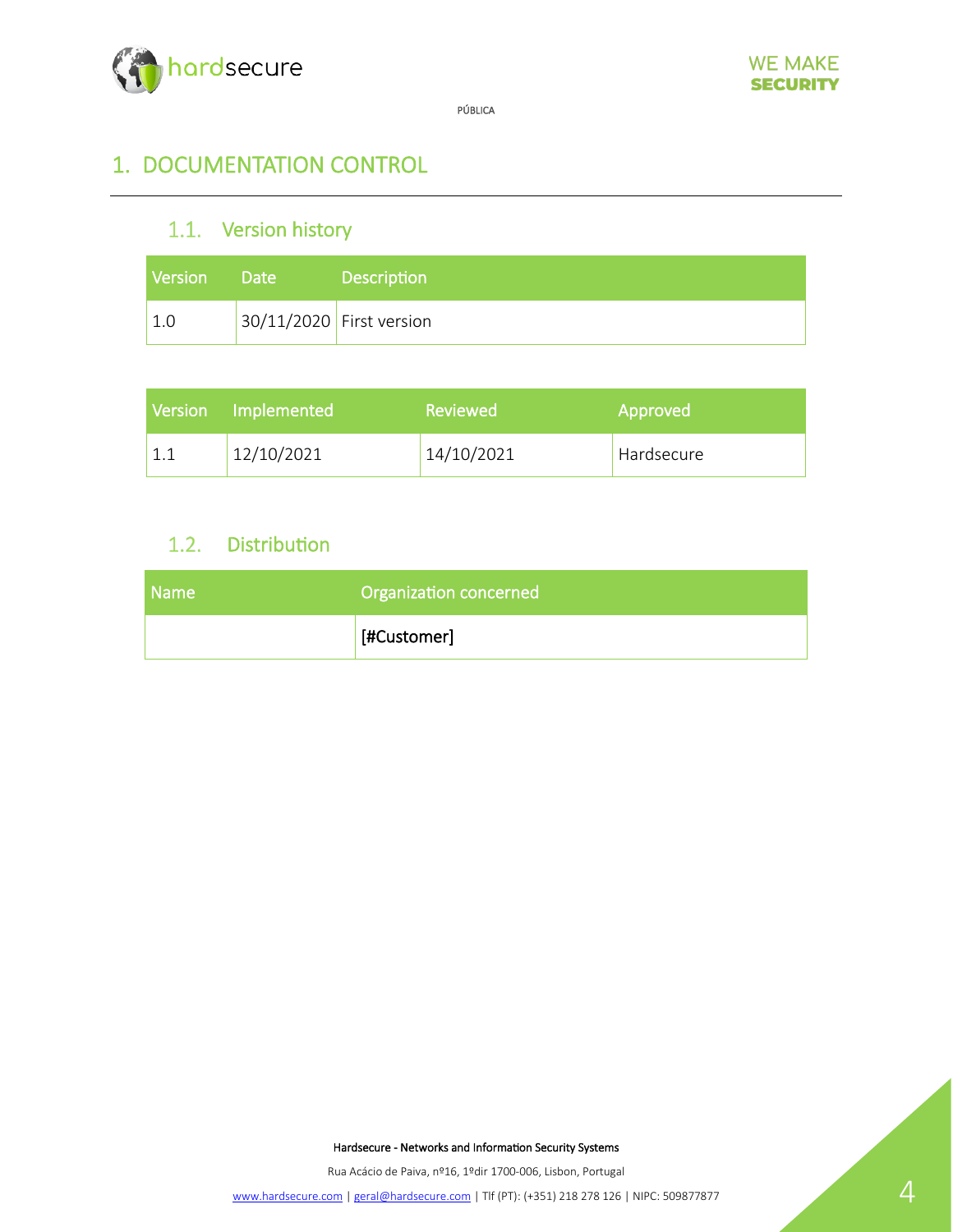

# 1.3. Hardsecure's contact information

| <b>Name</b> | <b>Address</b>                    | Email |
|-------------|-----------------------------------|-------|
|             |                                   |       |
|             |                                   |       |
|             | Rua Acácio de Paiva, nº 16 - 1º D |       |
|             | 1700-006 Lisboa - Portugal        |       |
|             | Tel.: +351 218 278 126            |       |
|             | Email: geral@hardsecure.com       |       |
|             |                                   |       |
|             |                                   |       |

# 1.4. Information about the organization

| Name | <b>Address</b> | Email |
|------|----------------|-------|
|      |                |       |

Hardsecure - Networks and Information Security Systems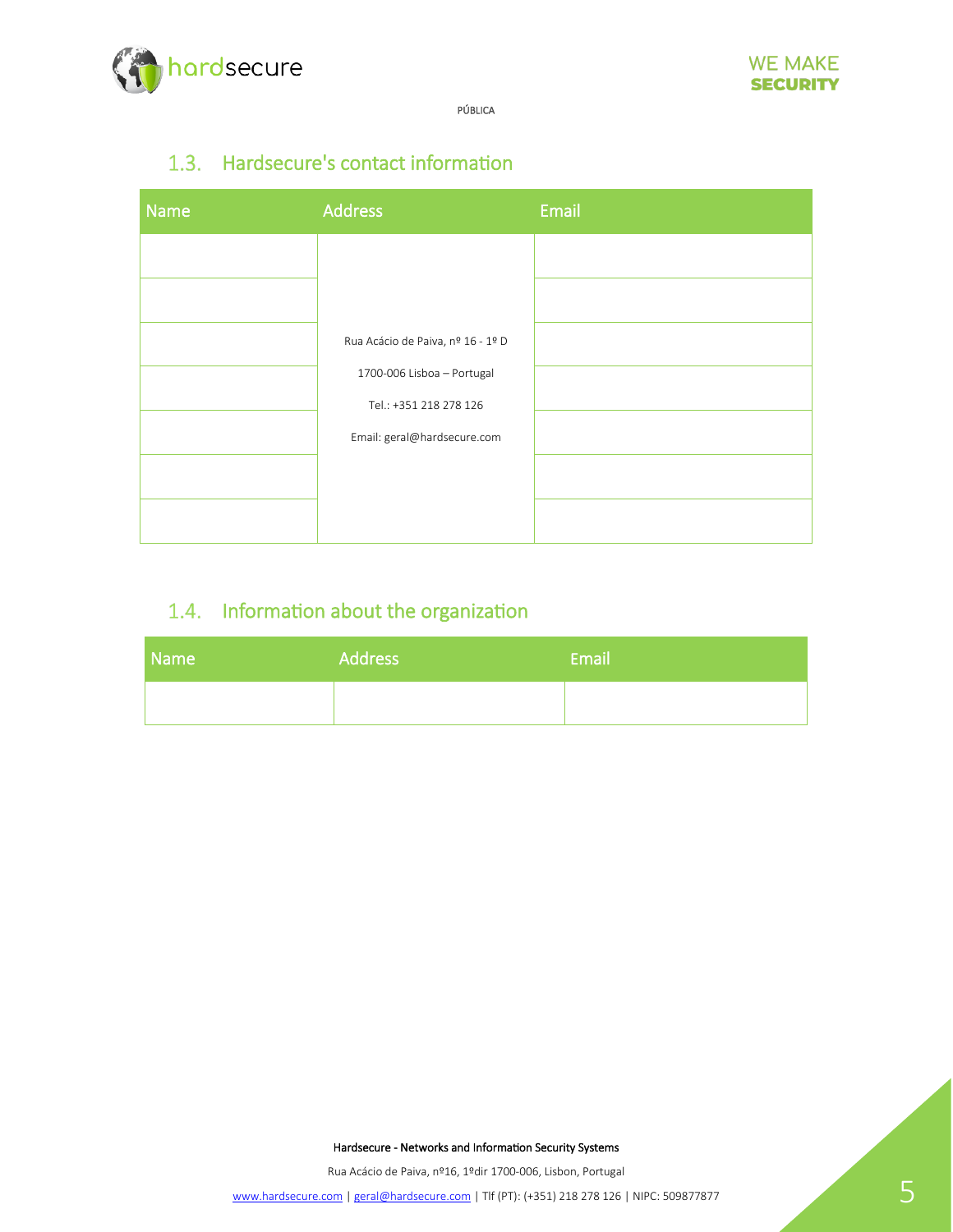

# 2. INFORMATION ABOUT THIS DOCUMENT

This document describes Hardsecure's computer security incident response service in accordance with RFC2350.

## 2.1. Last update date

Version 1.1 published on 10/21/14.

### 2.2. Distribution lists for notifications

There is no distribution channel to notify changes to this document.

#### 2.3. Access to this document

The updated version of this document is available at

htps://www.hardsecure.com/services/servico-de-gestao-de-incidentes-deseguranca-and-ciberseguranca

#### 2.4. Authenticity of this document

This document is signed with the h-CSIRT Hardsecure key. The PGP key used to sign is available in section 3.7.

Hardsecure - Networks and Information Security Systems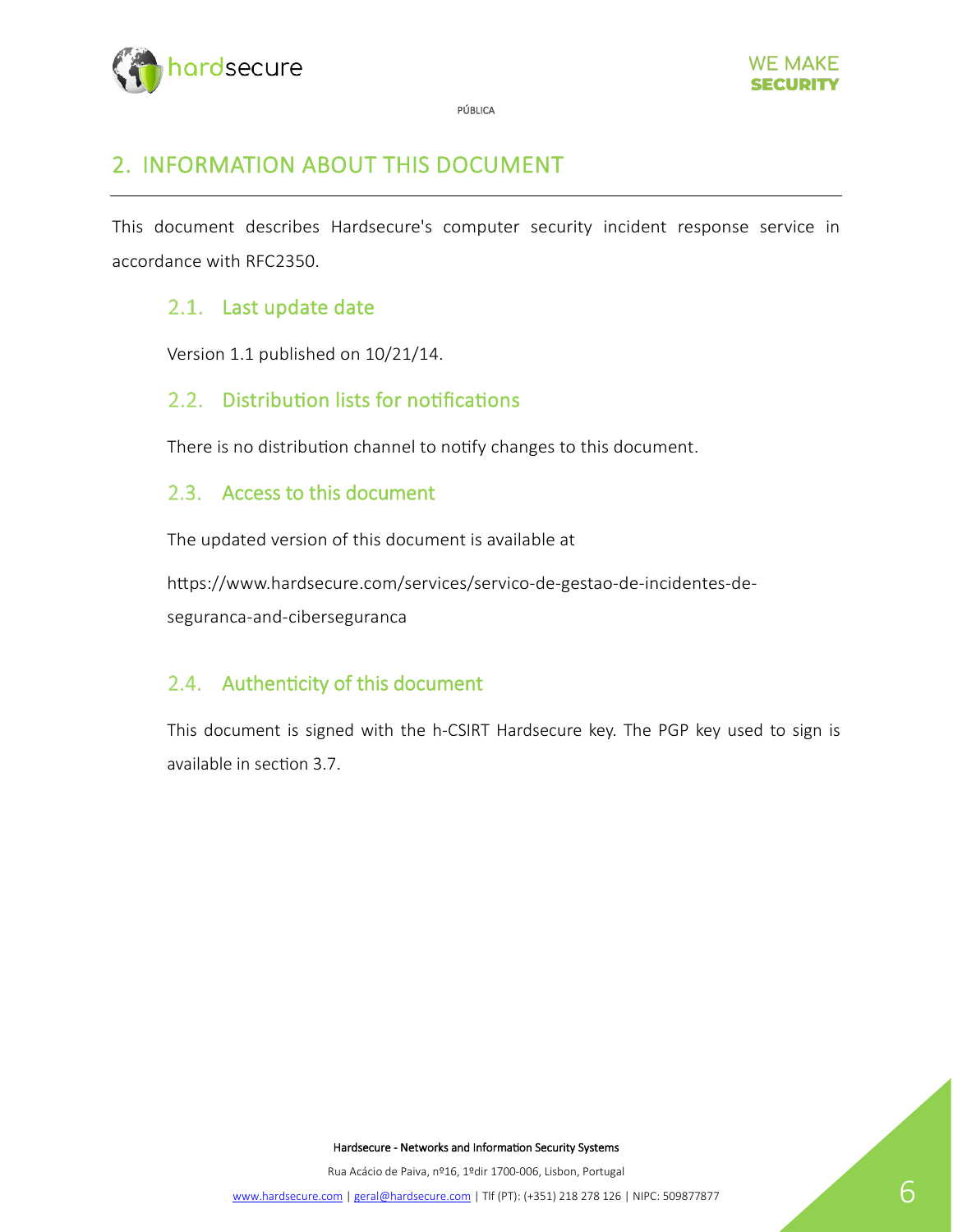



# 3. CONTACT INFORMATION

### 3.1. Team Name

h-CSIRT Hardsecure – Computer Security Incident Response Team at Hardsecure

### 3.2. Address

h-CSIRT Hardsecure

Rua Engenheiro Frederico Ulrich nº3210, Maia, Portugal

#### 3.3. Time zone

Portugal/WEST (GMT+0, GMT+1 in daylight savings time)

#### 3.4. Telephone

+351 218 278 126 (Normal hours of operation-9:00 am to 6:00 pm).

+351 915 613 526 (Emergency contact outside normal operating hours).

#### 3.5. Other telecommunications

Non-existent.

#### 3.6. Email addresses

csirt@hardsecure.com - Email for notification of cybersecurity incidents and other matters related to CSIRT services.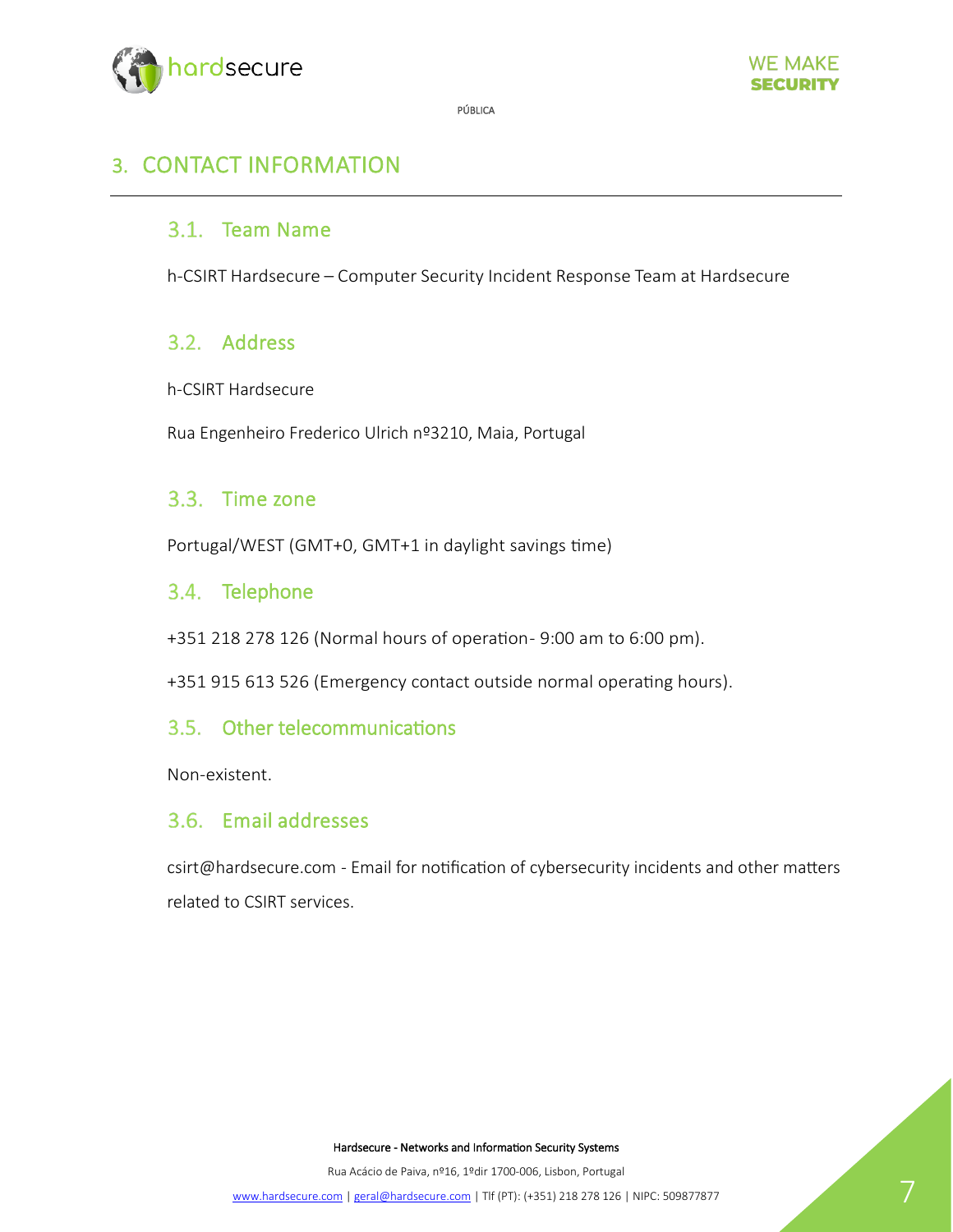

# 3.7. Public keys and cipher information

PGP Key ID: 711C15DD

PGP Fingerprint: 0173 5C4D EB8D 3989 0545 F6BD B371 7D48 711C 15DD

The PGP key can be retrieved from: https://pgp.mit.edu/

#### 3.8. Team members

Coordination: Rui Almeida

Members: Hugo Moreira, Renato Rodrigues, Pedro Lobo, Vitor Teixeira

#### 3.9. Other information

General information about h-CSIRT Hardsecure can be found at https://hardsecure.com.

# 3.10. Means of contact for users

h-CSIRT Hardsecure has the means of contact listed in sections 3.4 to 3.6

Hardsecure - Networks and Information Security Systems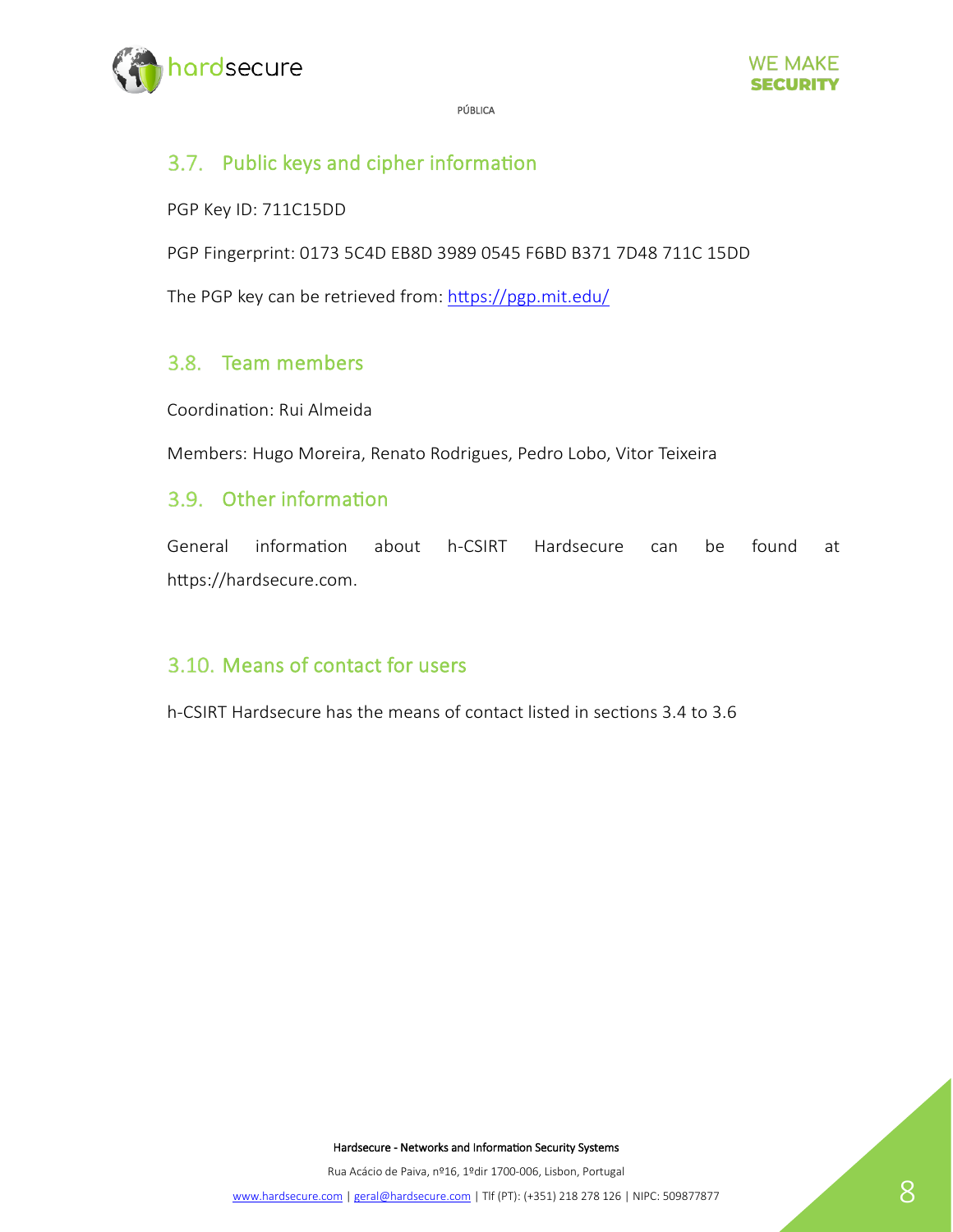

# 4. SCRIPT

## 4.1. Mission

Protecting Information Security at Hardsecure and in the community, also cooperating towards a growing cybersecurity resilience in the geographies where Hardsecure is present, through its role of supporting organizations in the sense of being prepared to face threats at the level of cyber-atacks.

## 4.2. Served Community

h-CSIRT Hardsecure manages the response to security incidents of the information of employees and customers processed or stored in its IT infrastructure or in external IT systems, through actions developed from IP 87.103.13.203, in this case subject to contractual clauses in force.

#### 4.3. Affiliation

h-CSIRT Hardsecure is part of the Security Operations Center, Hardsecure's organizational unit.

#### 4.4. Authority

The assignments of h-CSIRT Hardsecure are defined by its CISO.

Hardsecure - Networks and Information Security Systems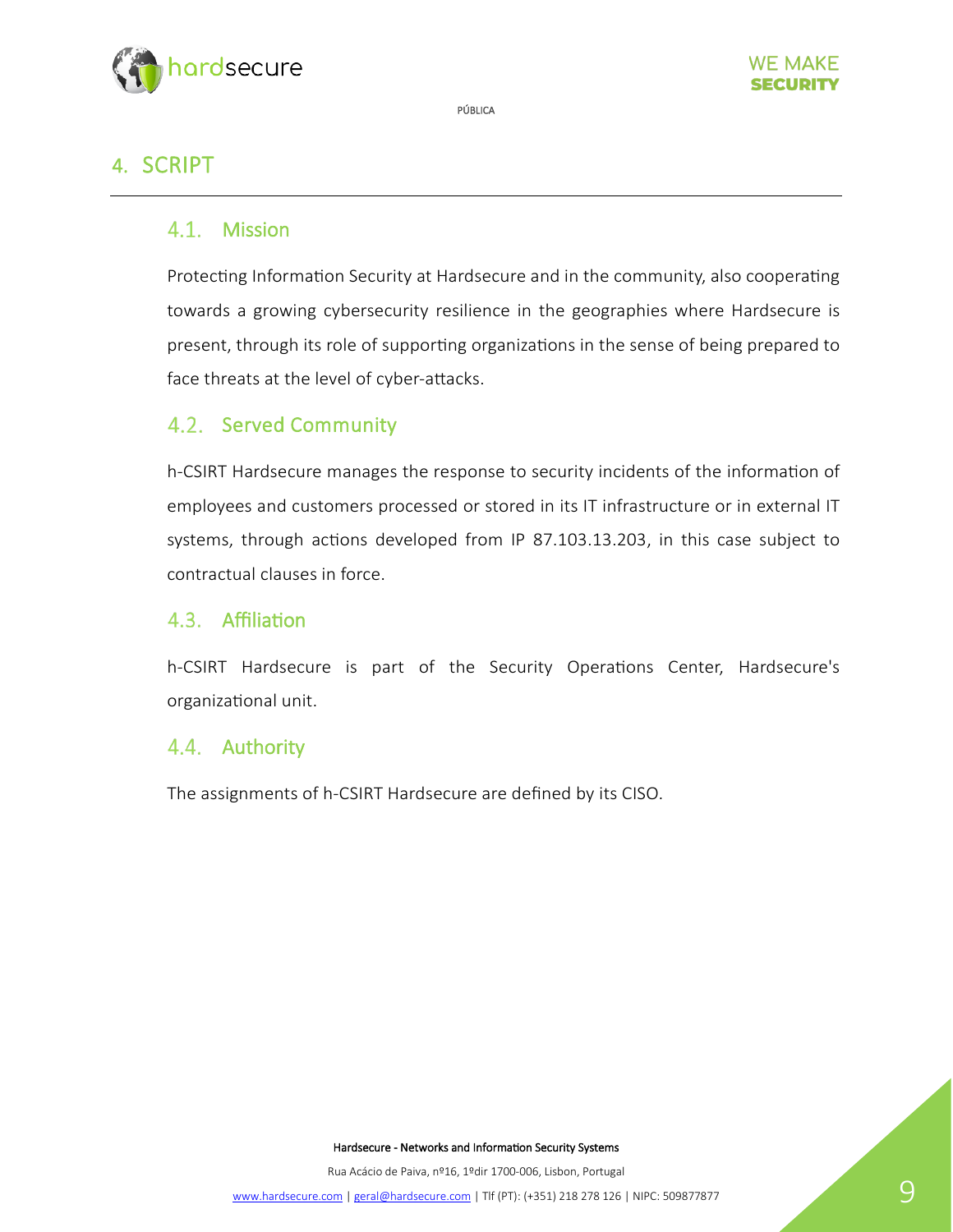

# 5. POLICIES

# 5.1. Incident Types and Level of Support

h-CSIRT Hardsecure responds to incidents in the areas of computer security, namely intrusion or attempted intrusion, malicious code, availability, collection of information, information security, fraud, abusive content, and vulnerabilities.

In addi�on to computer security incidents, h-CSIRT Hardsecure responds and intervenes in the areas of secure authentication, lifecycle management of digital identities, cooperation, interaction, definition and privacy policies and data protection.

### 5.2. Cooperation, interaction, and privacy policy

h-CSIRT Hardsecure's privacy and data protection policy provides that sensitive information may be passed on to third parties, solely and exclusively in case of need and with the express prior authorization of the individual or entity to whom this information concerns.

#### 5.3. Communication and Authentication

The means of communication provided by h-CSIRT Hardsecure, telephone and nonencrypted email are considered sufficient for the transmission of non-sensitive information. For the transmission of sensitive information, it is mandatory to use PGP cipher.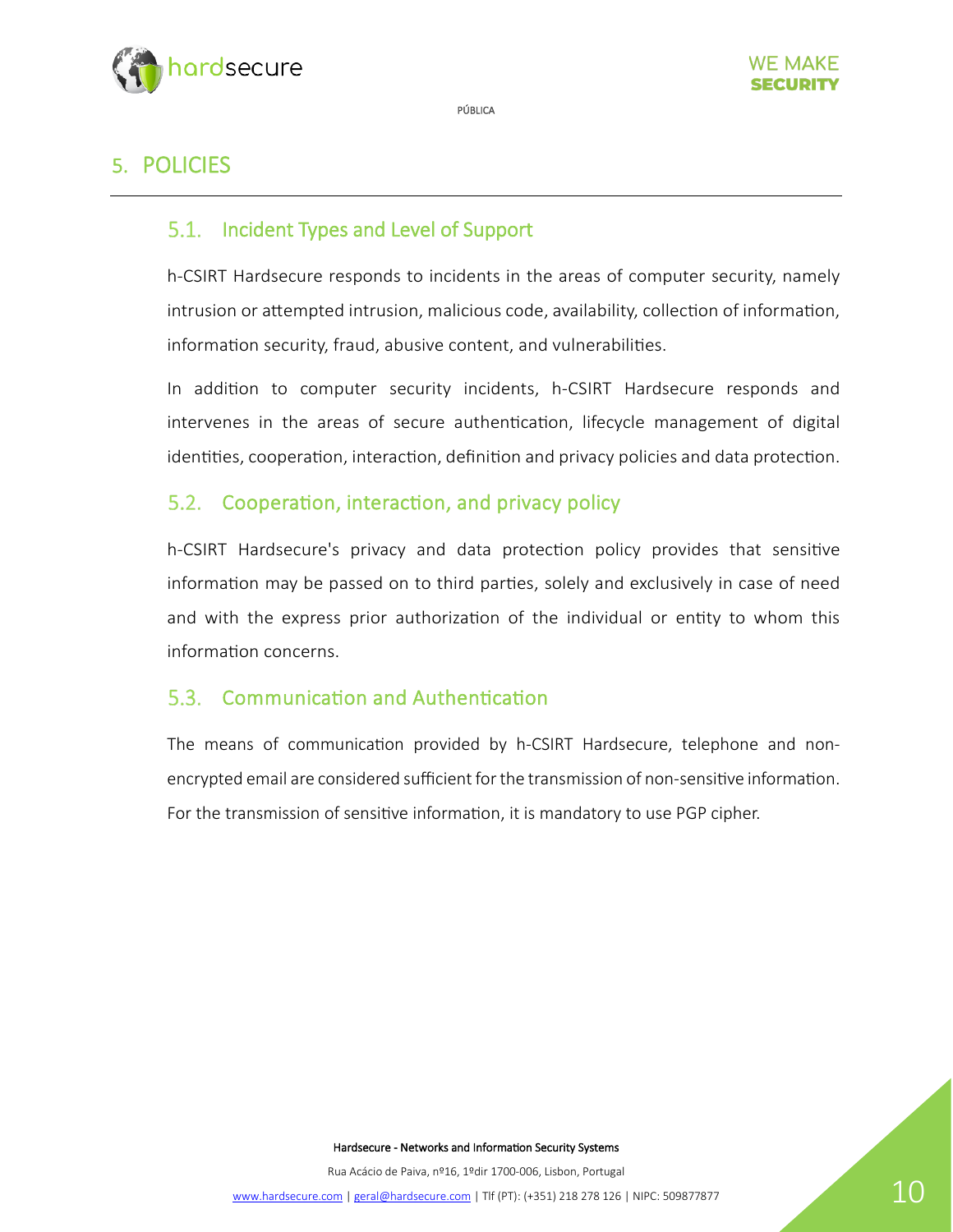



# 6. SERVICES

Hardsecure guarantees a capacity to provide services that is adequate to the reality of each institution, with technical and operational resources adequate to the provision of advanced security and cybersecurity services, to guarantee the mitigation/blocking of differentiated and distinct attack vectors.

# 6.1. Defensive Security

Through the use of technical means that allow the blocking/mi�ga�on of atacks to the IT infrastructure of an organization (NG Firewall, endpoint security, DLP, Identity Management, Proxy/Reverse Proxy, Anti-spam, SIEM, Strong Authentication, Antitarget atack, …).

## 6.2. Security Audits

ISO27001, ISO27002, ISO22301, ISO27005, ISO27037 and PCI-DSS standards.

### 6.3. Pentest/Pentest as a Service

Vulnerability Assessment, Incident Injection (exploit DB, Zero-day/Zero-hour).

# 6.4. Forensic Analysis

Email Crime Investigation, Web Attacks Investigation, Operating System Forensics,Data Acquisition and Duplication, Cloud Forensics, Malware Forensics, Mobile Forensics, Network Forensics, Database Forensics.

# 6.5. Response to Security Incidents

SOC & SOC as a Service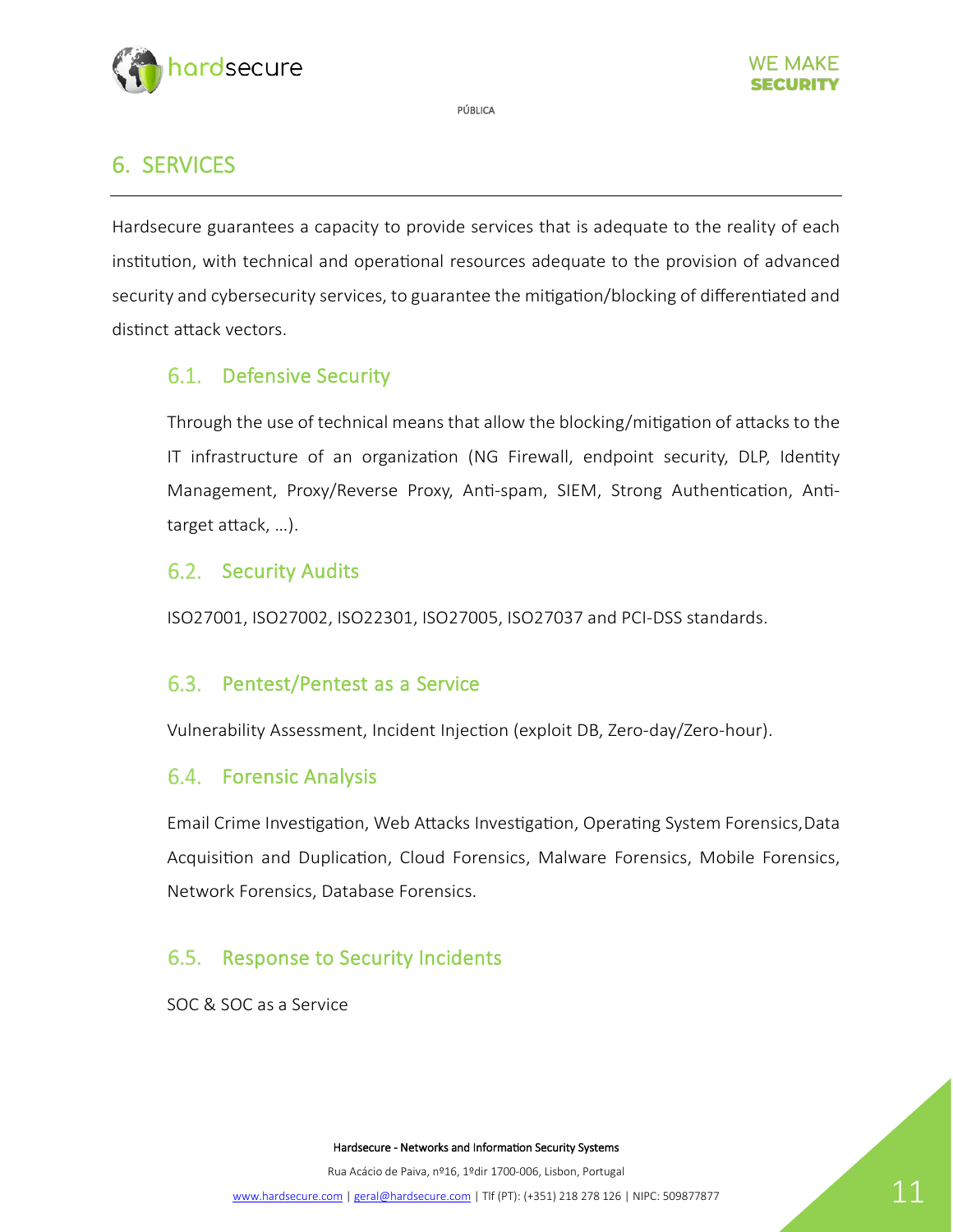

#### 6.6. Code Safety and Quality Control Tests

Use of OWASP, PTES, OWTF, NIST, ISSAF and OSSTMM frameworks.

#### 6.7. Data Protection

Adoption of mechanisms and policies covering Processes and Procedures, Personal Data, Organization, and the Institution's Information System (coordination between IT Security vs. Legal).

#### 6.8. Consultancy

Planning, Governance, Action Plans, Correction/Mitigation.

### 6.9. Investigation and development

Malware Investigation, Exploit Development, Cybersecurity Projects.

Hardsecure - Networks and Information Security Systems